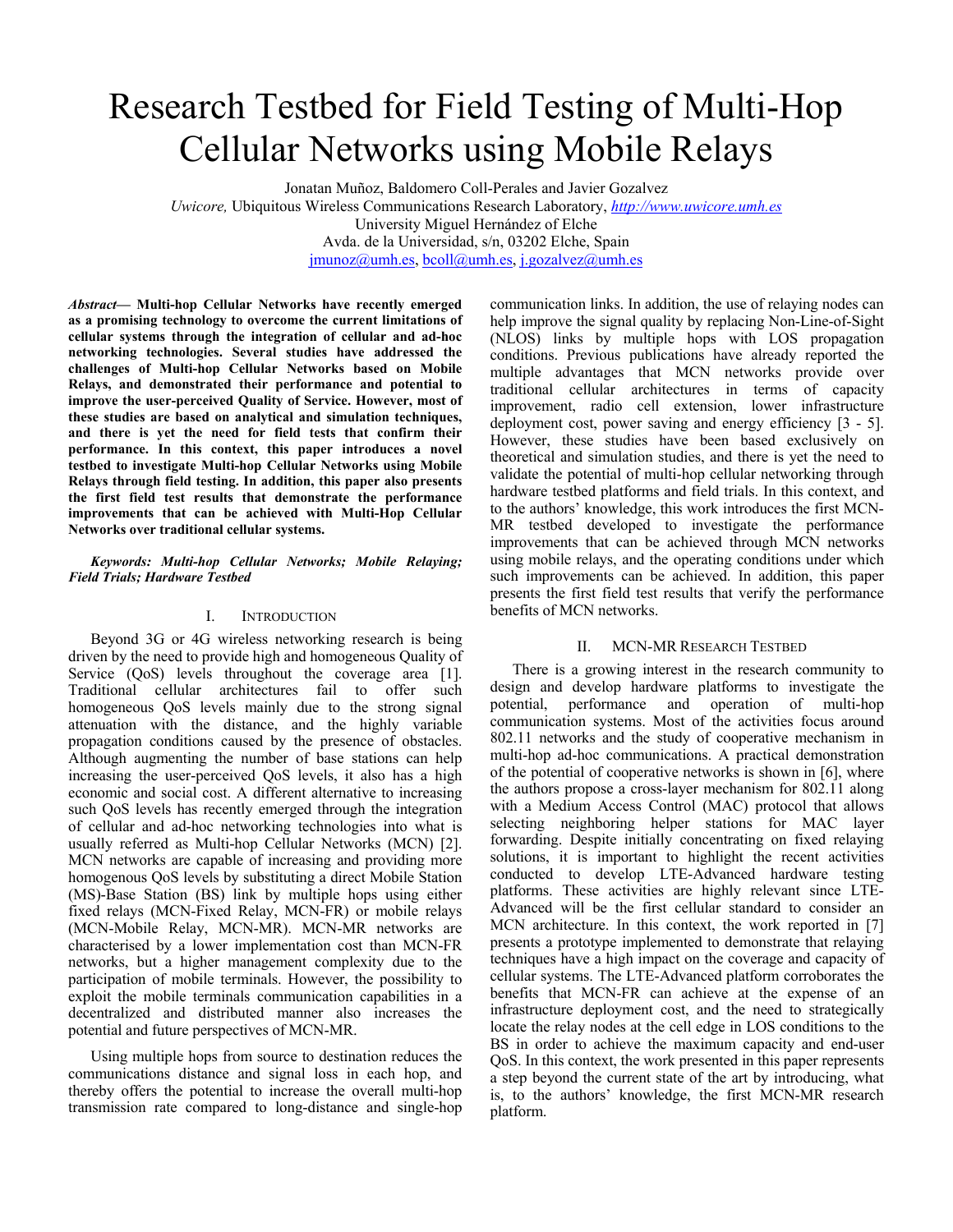## *A. Testbed architecture*

The design and implementation of a research hardware testbed for the study of MCN-MR communications had to be done considering certain design criteria to guarantee its functionality and capacity to further evolve as the research progresses. As it has been previously explained, one of the objectives of the testbed is to investigate the performance benefits of MCN-MR over traditional cellular systems, and the conditions under which such benefits can be obtained. As a result, the platform requires two cellular links with the tools necessary to monitor and evaluate their performance. One of these links will be part of a MCN-MR connection, while the other one will represent a conventional single-hop cellular link with which to compare the performance of MCN-MR. The adhoc relaying nodes should also have the capability to continuously monitor their radio performance, and their design should guarantee the platform's scalability and capacity to integrate an increasing number of mobile nodes. Their configuration should also ensure the flexibility to investigate various communications settings, such as advanced multi-hop routing protocols, different 802.11 standards, frequencies, etc. In addition, one of the ad-hoc relaying nodes should act as a bridge between cellular and ad-hoc technologies in the MCN-MR communications link. This node should be capable of forwarding in real-time the transmitted data between the radio technologies without downgrading the overall network performance. With all these design criteria in mind, Fig. 1 illustrates the MCN-MR testbed architecture. The testbed initially concentrates in downlink transmissions from a local server placed at the University Miguel Hernández of Elche. The data is downloaded to a destination mobile node through either a conventional single-hop cellular link  $(L<sub>2</sub>)$ , or a MCN-MR link  $(L_1 - mH_1 - mH_2)$ .

# *B. Mobile Nodes*

The implemented MCN-MR testbed integrates three different types of Mobile Nodes (MN) with different communication capabilities: ad-hoc MN (802.11a/b/g in ad-hoc mode), cellular MS (HSDPA, High Speed Downlink Packet Access), and hybrid MN (HSDPA and 802.11a/b/g in ad-hoc mode).

#### *1) Cellular mobile station*

The cellular mobile station is a Nokia 6720c handset that supports the radio access technologies GSM/EDGE and UMTS/HSDPA. The Symbian-base terminal also incorporates the Nemo Handy application, which provides the terminal with a powerful radio monitoring capability. Nemo Handy provides extensive network parameters and measurement data captured over voice and video calls, FTP/HTTP data transfers, HTML/WAP browsing and video streaming. The processing of the logged measured data has been done using the professional Nemo Outdoor tool. This tool offers a valuable set of Key Performance Indicators (KPIs), such as the throughput, BLER (Block Error Rate) or RSSI (Received Signal Strength Indication) that have been very valuable to analyze the cellular links QoS in the MCN-MR testbed. The Nemo Handy application also provides spatial and time synchronization through an external GPS connected via Bluetooth. The GPS data also allows tracking the MS position and geo-referencing all the performance measurements.

## *2) Ad-hoc mobile node*

The ad-hoc mobile nodes have currently been implemented using conventional laptops. Built-in wireless interfaces in laptops are not generally capable of operating in ad-hoc mode under Linux. As a result, the laptops used as ad-hoc mobile nodes had to be equipped with an additional wireless interface and a USB GPS receiver. The USB GPS receivers are necessary to time synchronize all the devices present in the testbed. In addition, the use of a GPS at each node allows them to continuously trace their position and geo-reference all the logged radio measurements. The added wireless interface is in charge of the ad-hoc and multi-hop transmission and reception of packets. On the other hand, the laptop built-in wireless interface is in charge of capturing the transmitted and received packets by the added external wireless interface. This capturing capability allows continuously monitoring the performance of the ad-hoc 802.11 links. The chosen additional wireless interface is a wireless ExpressCard with Atheros chipset. This solution was chosen due to its outdoor range, date rate, reliability and capacity to operate under ad-hoc mode using IEEE 802.11a/b/g/n.

The ad-hoc nodes work under Linux using the Ubuntu 9.10 distribution that includes the Linux kernel 2.6.31. This configuration was chosen due to the need to configure parameters of the physical layer interface, and the availability of tools for such configuration under the Linux operating system. The testbed uses the Linux Ath9k driver [8]. Ath9k is a Free and OpenSource Software (FOSS) originally developed by Atheros, and that expands the technical features of the Madwifi WLAN driver to support all the available 802.11n chipsets from Atheros. It is important to note that the hardware platform is ready to support 802.11n transmissions. However this option was not considered since the Ath9k driver still does not support the 802.11n ad-hoc mode. To have access to the Ath9k driver, it is important to use at least the 2.6.27 kernel or a newer one. In this work, the Ath9k release included in the compat-wireless 2.6.32.11 package [8] has been used. To modify the physical layer parameters through the Ath9k driver, the testbed uses the *wireless tools* package, a generic Linux API. Using this package, the user can select the operation channel (channel) or the transmission power (txpower), to name a few. The *wireless tool* package is also used to configure the wireless ExpressCard interface in the ad-hoc mode, while the laptop built-in wireless units are configured in monitor mode to capture the data exchanged through the wireless ExpressCard.

The ad-hoc nodes also include packet sniffer software to capture  $802.11$  traffic<sup>1</sup> through the laptop built-in wireless interface operating in monitor mode. In particular, the ad-hoc nodes incorporate the Kismet and Wireshark tools. Kismet is an 802.11 layer 2 wireless network detector and sniffer, while Wireshark, formerly known as Ethereal, is a network packet analyzer. In addition, Wireshark can also capture traffic and filter it. The MCN-MR testbed uses both software tools due to their distinctive features. Kismet is capable of time and georeferencing all the transmitted packets using the GPS data into a single log file. However, it does not provide a graphical user

l

<sup>&</sup>lt;sup>1</sup> The sniffer software adds a header to the captured packets that includes useful information such as the RSSI, data rate, frequency channel, packet size, or frame check sequence (FCS), to name a few.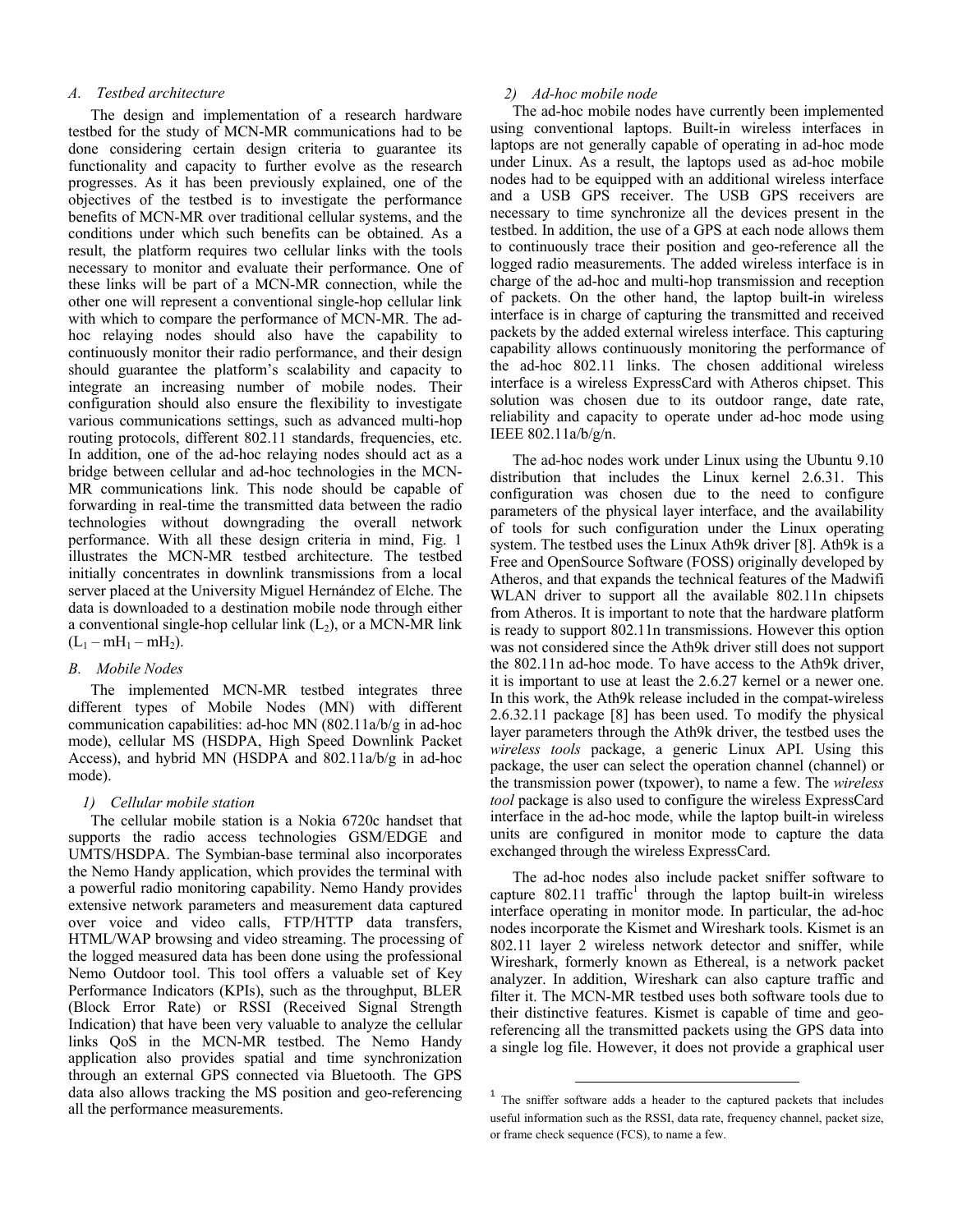interface. This interface is provided by Wireshark that also offers powerful tools to organize and filter the captured network traffic. These capabilities are highly desirable for the post-processing of the MCN-MR communications performance. As a result, the Kismet tool is used to capture network traffic, time- and geo-reference it, and store into a file using a pcap (packet capture) interface. Wireshark is then used to filter the captured packets, and transform the processed data into a text file for its further processing when analyzing the QoS provided by MCN-MR networks.

#### *3) Hybrid mobile node*

The hybrid nodes are those in charge of acting as a gateway between the cellular and 802.11 multi-hop ad-hoc networks. In order to later incorporate the highest performance 802.11 technologies, e.g. 802.11n, the hybrid node is implemented in a standard laptop. The node uses a Nokia 6720c terminal as modem to provide an HSDPA cellular link, and uses the wireless interfaces of the ad-hoc node to enable its 802.11 multi-hop connectivity. The real-time data forwarding from the cellular link to the 802.11 ad-hoc link has been enabled by modifying the laptop routing tables of the established ad-hoc network<sup>2</sup>. Finally, the hybrid nodes include the software monitoring tools described for the cellular MS and ad-hoc mobile nodes.

## III. FIELD TRIALS

In addition to presenting the first research testbed to investigate MCN-MR networks, this paper also presents the first field trials that demonstrate the performance and potential of this emerging technology.

#### *A. Testing Environment*

The field trials have been conducted at the campus of the University Miguel Hernández of Elche. Fig. 1 illustrates the location of the base station (BS) and the position of the mobiles nodes (MN). The field measurement campaign described in this section has been conducted to investigate the potential of MCN-MR networks to improve the cellular link quality, and thereby the end-user QoS, when operating under NLOS conditions. To this aim, the performance of a traditional cellular link with NLOS conditions with its serving BS will be compared to that achieved with a MCN-MR link operating under LOS conditions through various hops. In this context, a data file is transferred by the BS to the mobile  $MN<sub>C</sub>$ , located at a distance of 760 meters through a single-hop cellular link  $(L_2)$ , and through a MCN-MR link  $(L_1 - mH_1 - mH_2)$  using MN<sub>A</sub> and  $MN_B$  as mobile relaying nodes.  $MN_A$  is located at a distance of 740 meters to the BS, while  $MN_B$  and  $MN_C$  are placed at a distance of 60 meters and 100 meters respectively from  $MN_A$ . The  $L_1$ , mH<sub>1</sub>, and mH<sub>2</sub> links are all operated under LOS conditions. The field trials have been conducted with the cellular links  $(L_1 \text{ and } L_2)$  operating under HSDPA standard given its higher data rates. To control the cellular transmission, the Nemo Handy software tool has been used. In particular, the Nemo capabilities have been employed to force the carrier, using the UARFCN  $(UTRA^3)$  Absolute Radio Frequency Channel Number) parameter, and the scrambling code of the



Figure 1. MCN-MR testbed and trial environment

cellular link. Fixing these two parameters prevents the instantaneous re-selection of overlapping cells, and enables a stable testing environment over which to compare the cellular and MCN-MR transmissions. It is important to emphasize that the testing base station has not been barred, and therefore other users might be active to obtain realistic operating conditions.

The mobile nodes communicate with each other using the IEEE 802.11g technology at 2.4GHz, which provides a theoretical maximum bit rate of 54Mbits/s. However, the data rate at which the nodes operate is managed by the Ath9k driver through an adaptive rate control algorithm [8]. The transmission power of the mobile nodes for the 802.11 ad-hoc communications has been fixed at 27dBm.

The field trials have been conducted downloading large-size files from a HTTP server located and managed at the Uwicore laboratory. A script launched by the mobile node  $MN_C$  executes the simultaneous file download using the single hop cellular link (L<sub>2</sub>), and the MCN-MR link (L<sub>1</sub> – mH<sub>1</sub> – mH<sub>2</sub>). This has been done to ensure the same cellular traffic load in both transmissions. The MCN-MR link requires that the hybrid mobile node  $(MN_A)$  transforms the transport blocks received through the cellular link  $L_1$  to 802.11 packet data units (MAC PDU). The MAC PDU size has been set to 1564 bytes. As a result, the node  $MN_A$  stores the cellular transport blocks in a buffer until an 802.11 MAC PDU is filled. Once the 802.11 packet is formed, the node  $MN_A$  transmits the MAC PDU to  $MN_B$  through an ad-hoc 802.11 link.  $MN_B$  acts as a relay and forwards the packet to the destination node  $MN_c$  through another ad-hoc 802.11 link.

#### *B. Field Test Results*

This section describes the results obtained in the first trials conducted to investigate the communications performance of MCN-MR networks, and compare it to that achieved with conventional cellular systems. In particular, the results shown in this section illustrate the potential of MCN-MR networks to improve the communications link quality, and thereby the userperceived QoS, by avoiding NLOS conditions. Fig. 2.a shows the throughput measured at the MAC layer of  $MN_C$  during the download of a file using an HSDPA single-hop cellular link. As depicted in Fig. 1, the single-hop cellular link  $(L<sub>2</sub>)$  experiences NLOS propagation conditions. Although the HSDPA standard allows a maximum of 15 simultaneous channelization codes, and the use of the 16QAM modulation to achieve a theoretical maximum data rate of 10.1Mbits/s for MS of category 9, the

<sup>&</sup>lt;sup>2</sup> The hybrid node also incorporates two GPS receivers for the cellular and wireless interfaces.

<sup>&</sup>lt;sup>3</sup> UTRA stands for UMTS Terrestrial Radio Access